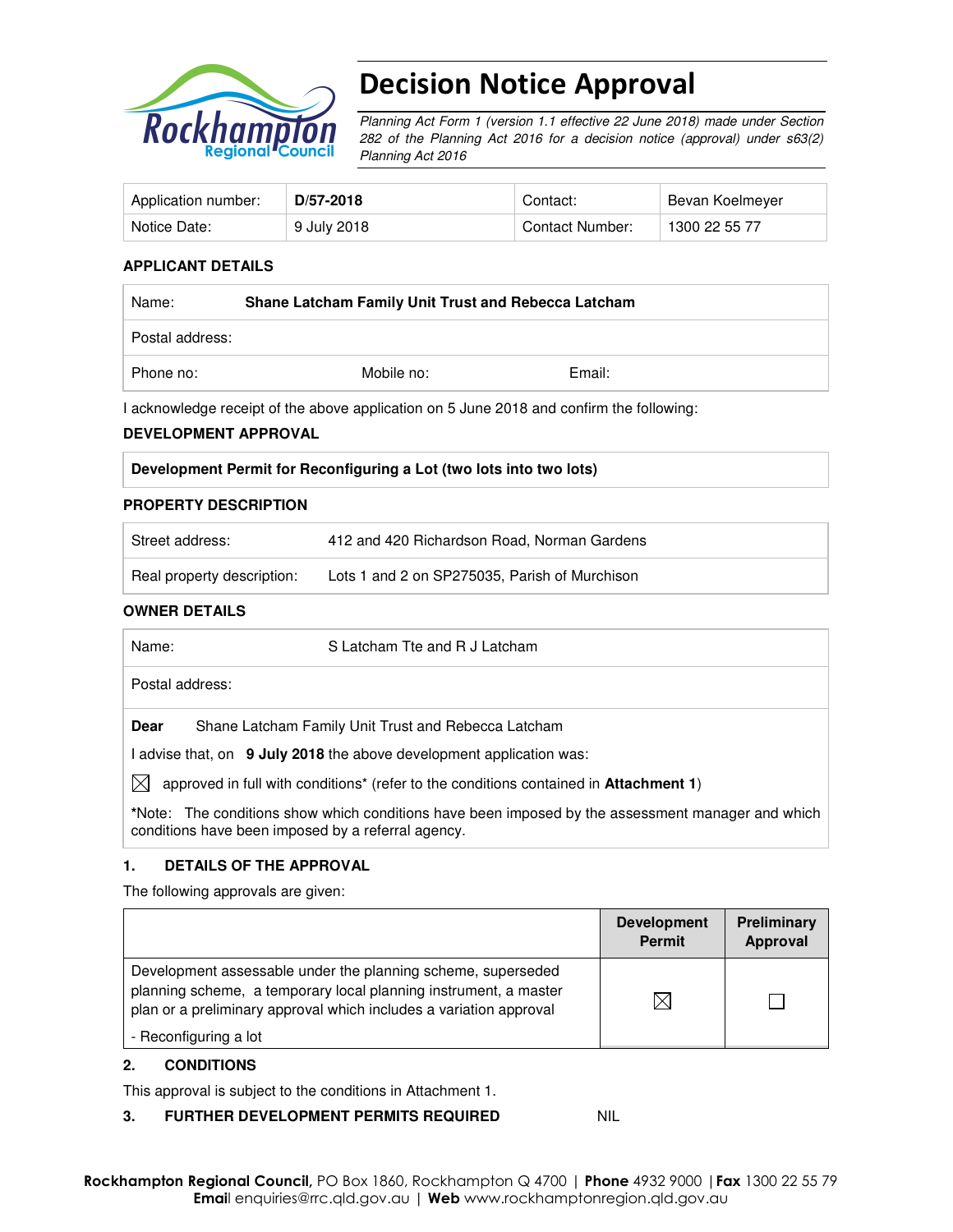#### **4. REFERRAL AGENCIES** N/A

#### **5. THE APPROVED PLANS**

**The approved development must be completed and maintained generally in accordance with the approved drawings and documents:** 

| Drawing/report title                                     | Prepared by        | <b>Date</b> | Reference number                     |
|----------------------------------------------------------|--------------------|-------------|--------------------------------------|
| Plan of Lots 1 & 2, Cancelling Lots 1<br>& 2 on SP275035 | Sunil Kumar Govind |             | 29 May 2018   SP291767, Sheet 1 of 2 |

#### **6. CURRENCY PERIOD FOR THE APPROVAL (s.85 of the Planning Act)**

The standard currency periods stated in section 85 of Planning Act 2016 apply to each aspect of development in this approval, if not stated in the conditions of approval attached.

# **7. STATEMENT OF REASONS**

| Description of the<br>development                  | The proposed development is for Reconfiguring a Lot (two lots into two lots)                                                                                                                                                                                                                                                                                    |  |  |
|----------------------------------------------------|-----------------------------------------------------------------------------------------------------------------------------------------------------------------------------------------------------------------------------------------------------------------------------------------------------------------------------------------------------------------|--|--|
| <b>Reasons for Decision</b>                        | The boundary realignment will result in lots of a size and dimension<br>a)<br>appropriate to accommodate uses and activities aligning with the intent<br>of the Sport and Recreation Zone;                                                                                                                                                                      |  |  |
|                                                    | The proposed use does not compromise the strategic framework in the<br>b)<br>Rockhampton Region Planning Scheme 2015;                                                                                                                                                                                                                                           |  |  |
|                                                    | Assessment of the development against the relevant zone purpose,<br>c)<br>planning scheme codes and planning scheme policies demonstrates<br>that the proposed development will not cause significant adverse<br>impacts on the surrounding natural environment, built environment and<br>infrastructure, community facilities, or local character and amenity; |  |  |
|                                                    | The proposed development does not compromise the relevant State<br>d)<br>Planning Policy; and                                                                                                                                                                                                                                                                   |  |  |
|                                                    | On balance, the application should be approved because the<br>e)<br>circumstances favour Council exercising its discretion to approve the<br>application even though the development does not comply with an<br>aspect of the assessment benchmarks.                                                                                                            |  |  |
| <b>Assessment</b>                                  | The proposed development was assessed against the following assessment<br>benchmarks:                                                                                                                                                                                                                                                                           |  |  |
| <b>Benchmarks</b>                                  |                                                                                                                                                                                                                                                                                                                                                                 |  |  |
|                                                    | Sport and recreation zone code;                                                                                                                                                                                                                                                                                                                                 |  |  |
|                                                    | Access, parking and transport code;<br>$\bullet$                                                                                                                                                                                                                                                                                                                |  |  |
|                                                    | Reconfiguring a lot code;<br>$\bullet$                                                                                                                                                                                                                                                                                                                          |  |  |
|                                                    | Stormwater management code; and<br>٠                                                                                                                                                                                                                                                                                                                            |  |  |
|                                                    | Water and sewer code.<br>$\bullet$                                                                                                                                                                                                                                                                                                                              |  |  |
| <b>Compliance with</b><br>assessment<br>benchmarks | The development was assessed against all of the assessment benchmarks<br>listed above and wholly complies with these benchmarks without exception.                                                                                                                                                                                                              |  |  |
| <b>Matters prescribed by</b>                       | The State Planning Policy - Part $E_i$<br>(i)                                                                                                                                                                                                                                                                                                                   |  |  |
| regulation                                         | The Central Queensland Regional Plan;<br>(ii)                                                                                                                                                                                                                                                                                                                   |  |  |
|                                                    | (iii) The Rockhampton Region Planning Scheme 2015.                                                                                                                                                                                                                                                                                                              |  |  |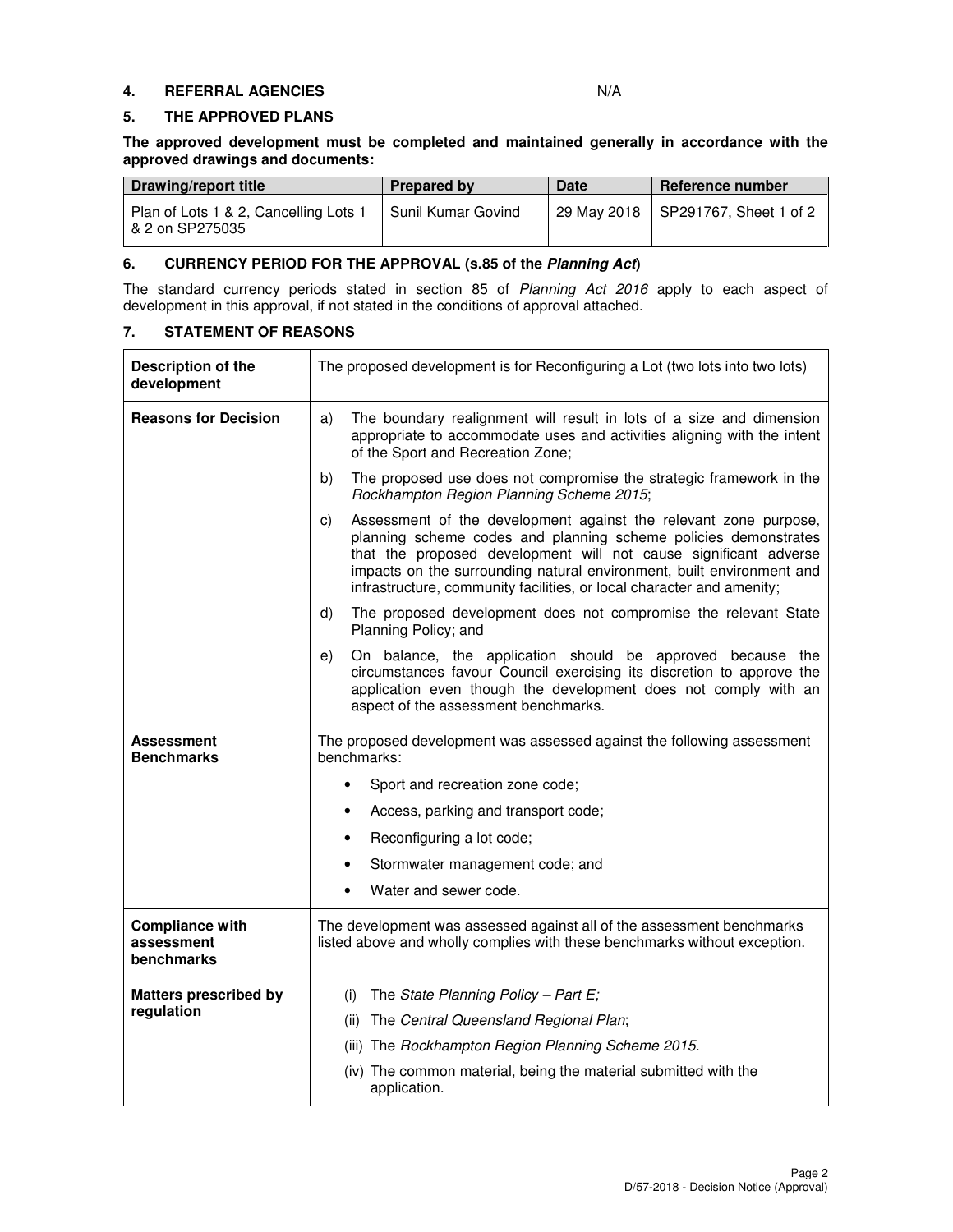# **8. APPEAL RIGHTS**

The rights of an applicant to appeal to a tribunal or the Planning and Environment Court against a decision about a development application are set out in chapter 6, part 1 of the Planning Act 2016. There may also be a right to make an application for a declaration by a tribunal (see chapter 6, part 2 of the Planning Act 2016).

#### Appeal by an applicant

An applicant for a development application may appeal to the Planning and Environment Court against the following:

- the refusal of all or part of the development application
- a provision of the development approval
- the decision to give a preliminary approval when a development permit was applied for
- a deemed refusal of the development application.

An applicant may also have a right to appeal to the Development tribunal. For more information, see schedule 1 of the Planning Act 2016.

The timeframes for starting an appeal in the Planning and Environment Court are set out in section 229 of the Planning Act 2016.

**Attachment 2** is an extract from the Planning Act 2016 that sets out the applicant's appeal rights and the appeal rights of a submitter.

#### **9. WHEN THE DEVELOPMENT APPROVAL TAKES EFFECT**

This development approval takes effect:

From the time the decision notice is given – if there is no submitter and the applicant does not appeal the decision to the court.

Or

When the submitter's appeal period ends – if there is a submitter and the applicant does not appeal the decision to the court.

Or

Subject to the decision of the court, when the appeal is finally decided  $-$  if an appeal is made to the court.

This approval will lapse unless substantially commenced within the above stated currency periods (refer to sections 85 of Planning Act 2016 for further details).

### **10. ASSESSMENT MANAGER**

| Name: | Tarnya Fitzgibbon             | Signature: | Date: | 9 July 2018 |
|-------|-------------------------------|------------|-------|-------------|
|       | <b>COORDINATOR</b>            |            |       |             |
|       | <b>DEVELOPMENT ASSESSMENT</b> |            |       |             |

#### **Attachment 1 – Conditions of the approval**

**Part 1 – Conditions imposed by the assessment manager** [Note: where a condition is imposed about infrastructure under Chapter 4 of the Planning Act 2016, the relevant provision of the Act under which this condition was imposed must be specified.]

#### **Attachment 2—Extract on appeal rights**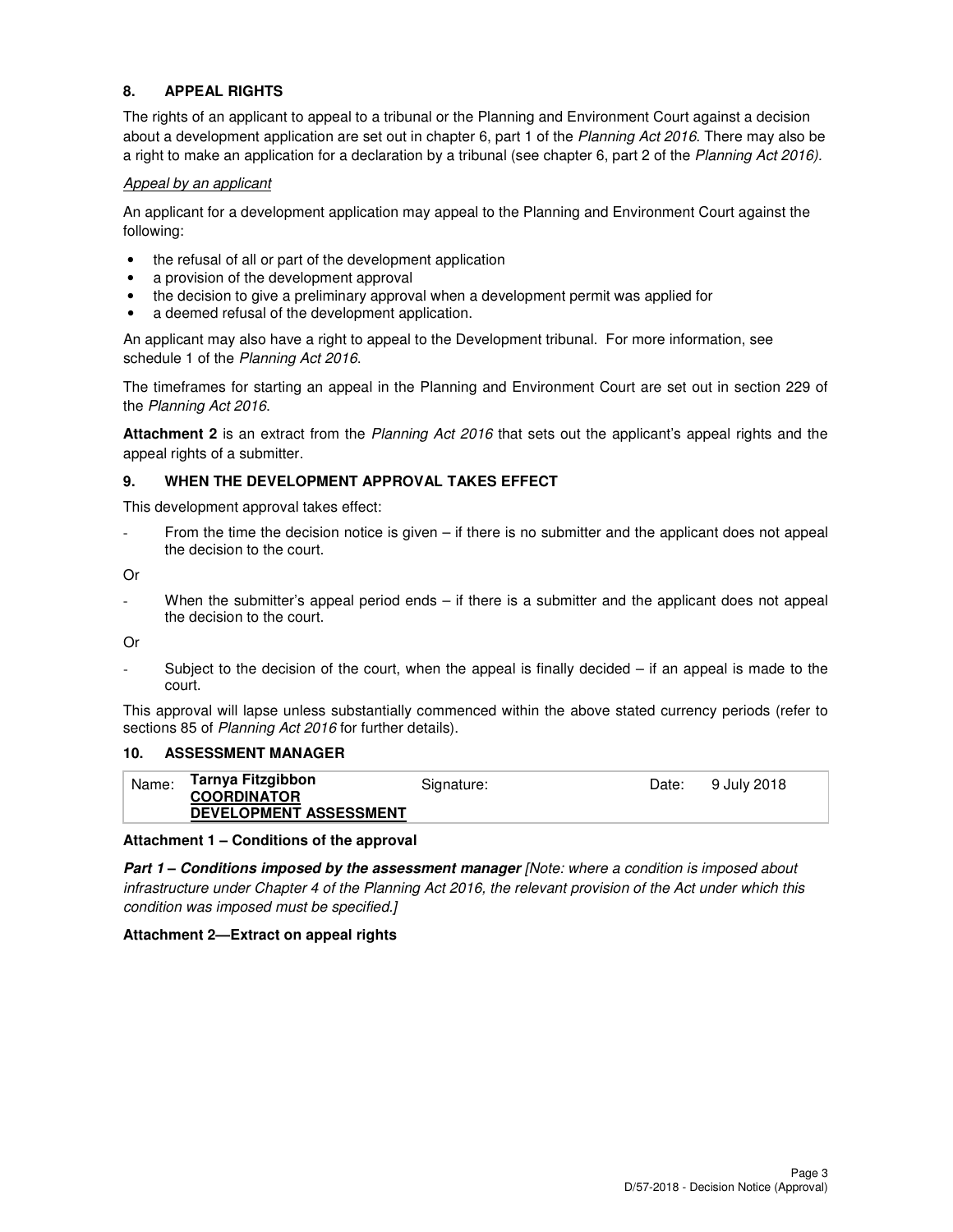

# **Attachment 1 – Part 1 Rockhampton Regional Council Conditions**

Planning Act 2016

# 1.0 ADMINISTRATION

- 1.1 The Developer and his employee, agent, contractor or invitee is responsible for ensuring compliance with the conditions of this development approval.
- 1.2 Where these Conditions refer to "Council" in relation to requiring Council to approve or to be satisfied as to any matter, or conferring on the Council a function, power or discretion, that role may be fulfilled in whole or in part by a delegate appointed for that purpose by the Council.
- 1.3 All conditions, works, or requirements of this development approval must be undertaken and completed:
	- 1.3.1 to Council's satisfaction;
	- 1.3.2 at no cost to Council; and
	- 1.3.3 prior to the issue of the Survey Plan Approval Certificate,

unless otherwise stated.

# 2.0 APPROVED PLANS AND DOCUMENTS

2.1 The approved development must be completed and maintained generally in accordance with the approved plans and documents, except where amended by any condition of this development approval:

| Drawing/report title                                                   | <b>Prepared by</b> | <b>Date</b> | <b>Reference number</b>                 |
|------------------------------------------------------------------------|--------------------|-------------|-----------------------------------------|
| Plan of Lots 1 & 2, Cancelling   Sunil Kumar<br>Lots 1 & 2 on SP275035 | Govind             |             | 29 May 2018   SP291767, Sheet 1<br>of 2 |

2.2 Where there is any conflict between the conditions of this development approval and the details shown on the approved plans and documents, the conditions of this development approval must prevail.

# 3.0 PLUMBING AND DRAINAGE WORKS

- 3.1 The internal plumbing and sanitary drainage of existing buildings must be contained and if necessary relocated, to within the lot it serves.
- 3.2 Any alteration, disconnection or relocation of internal plumbing and sanitary drainage works associated with the existing building must be in accordance with regulated work under the Plumbing and Drainage Act and Council's Plumbing and Drainage Policies.
- 4.0 ELECTRICITY
- 4.1 Evidence that the new lot/s is/can be provided with electricity services from the relevant service provider must be provided to Council, prior to the issue of the Survey Plan Approval Certificate.

# 5.0 TELECOMMUNICATIONS

5.1 Evidence that the new lot/s is/can be provided with telecommunications services from the relevant service provider must be provided to Council, prior to the issue of the Survey Plan Approval Certificate.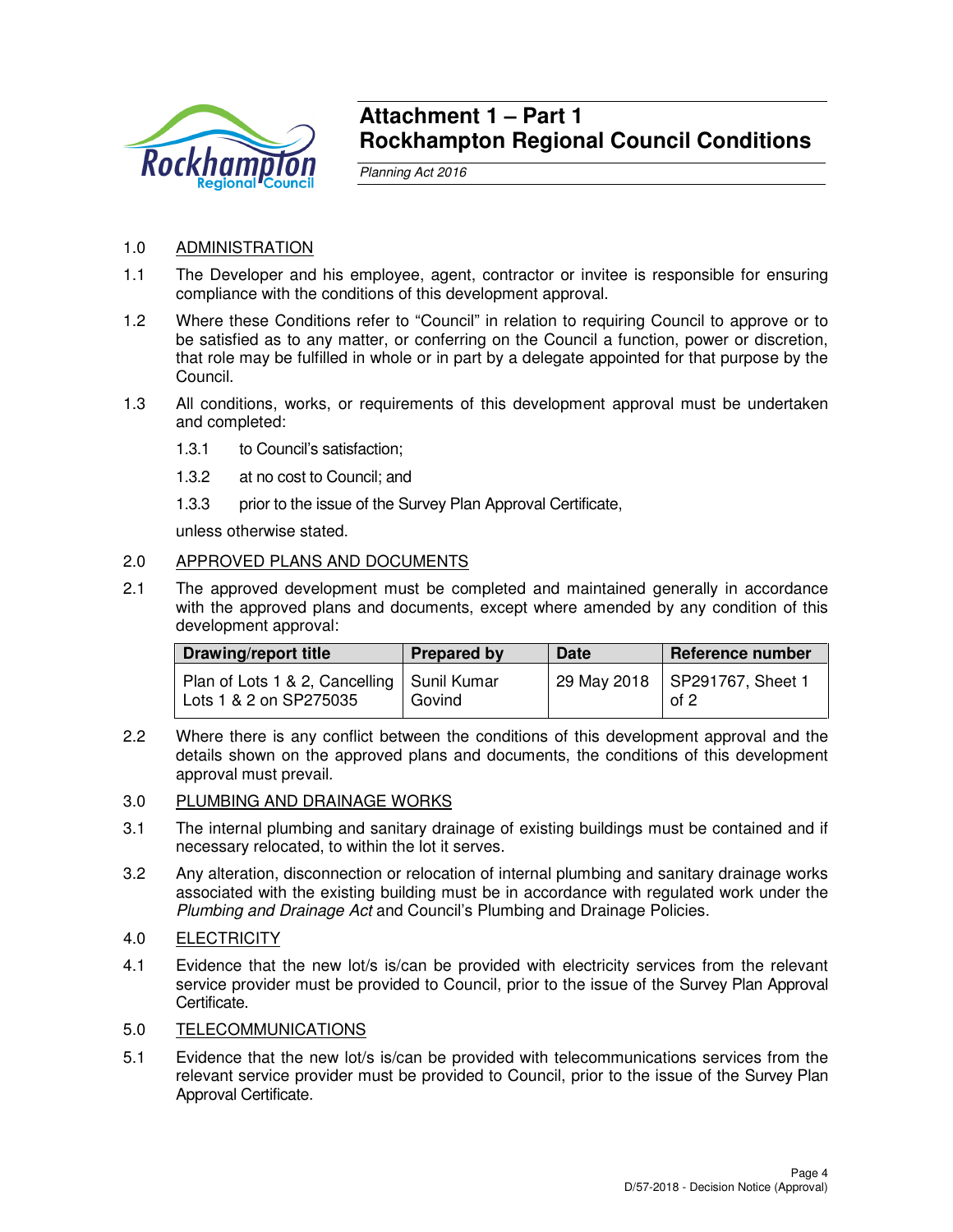### 6.0 ASSET MANAGEMENT

- 6.1 Any alteration necessary to electricity, telephone, water mains, sewerage mains, and/or public utility installations resulting from the development or in connection with the development, must be undertaken and completed at no cost to Council.
- 6.2 Any damage to existing stormwater, water supply and sewerage infrastructure, kerb and channel, pathway or roadway (including removal of concrete slurry from public land and Council infrastructure), that occurs while any works are being carried out in association with this development approval must be repaired at full cost to the developer. This includes the reinstatement of any existing traffic signs or pavement markings that may have been removed or damaged.

# 7.0 OPERATING PROCEDURES

7.1 All construction materials, waste, waste skips, machinery and contractors' vehicles must be located and stored or parked within the development site. Storage of materials or parking of construction machinery or contractors' vehicles must not occur within Richardson Road and MacNevin Street.

### ADVISORY NOTES

# NOTE 1. Aboriginal Cultural Heritage

It is advised that under section 23 of the Aboriginal Cultural Heritage Act 2003, a person who carries out an activity must take all reasonable and practicable measures to ensure the activity does not harm Aboriginal cultural heritage (the "cultural heritage duty of care"). Maximum penalties for breaching the duty of care are listed in the Aboriginal cultural heritage legislation. The information on Aboriginal cultural heritage is available on the Department of Aboriginal and Torres Strait Islander and Multicultural Affairs website: www.datsima.qld.gov.au.

### NOTE 2. Asbestos Removal

Any demolition and/or removal works involving asbestos materials must be undertaken in accordance with the requirements of the Work Health and Safety Act 2011 and Public Health Act 2005.

### NOTE 3. General Environmental Duty

General environmental duty under the *Environmental Protection Act 1994* prohibits unlawful environmental nuisance caused by noise, aerosols, particles, dust, ash, fumes, light, odour or smoke beyond the boundaries of the development site during all stages of the development including earthworks, construction and operation.

# NOTE 4. General Safety Of Public During Construction

The Work Health and Safety Act 2011 and Manual of Uniform Traffic Control Devices must be complied with in carrying out any construction works, and to ensure safe traffic control and safe public access in respect of works being constructed on a road.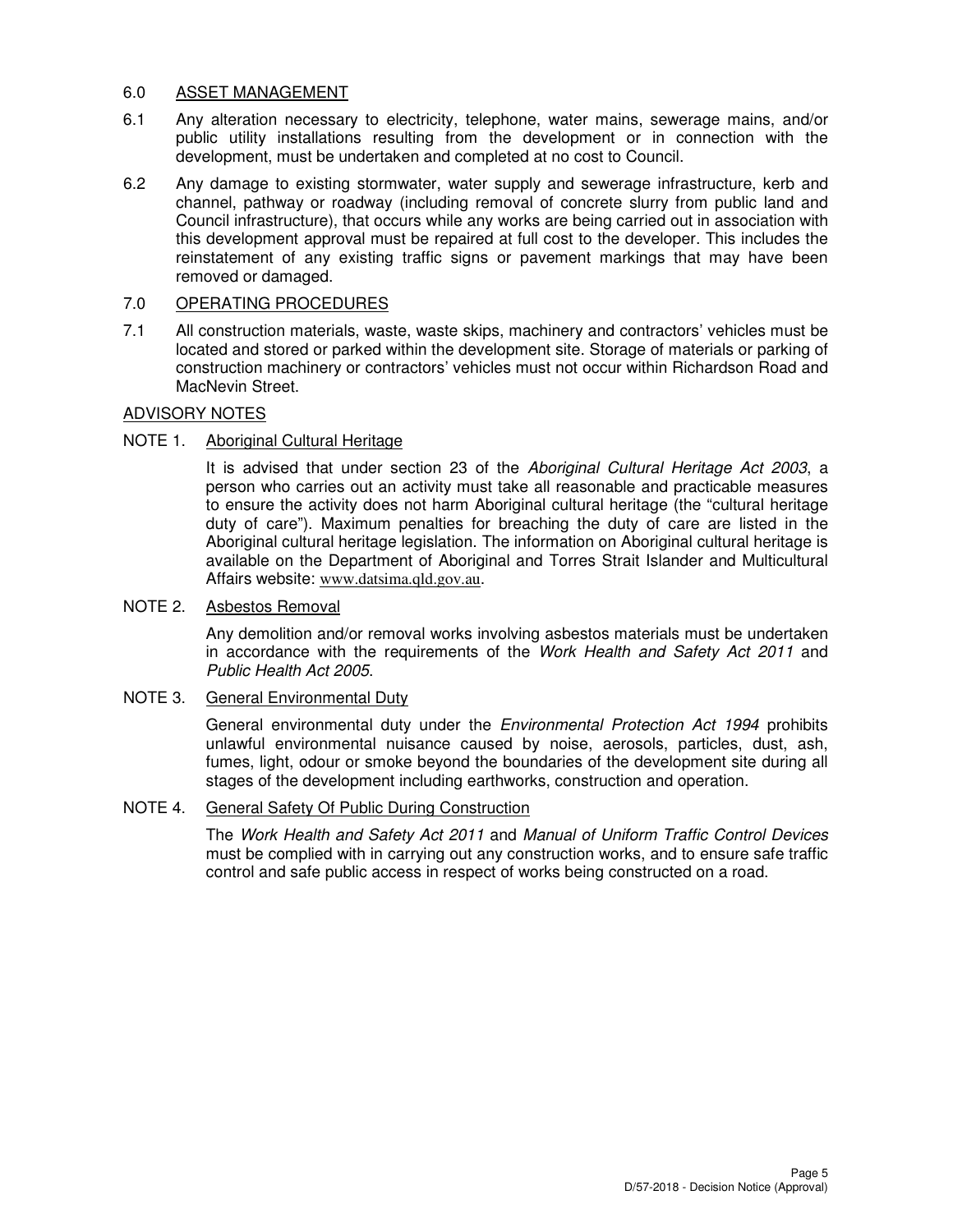

# **Attachment 2 - Appeal Rights**

PLANNING ACT 2016

The following is an extract from the Planning Act 2016 (Chapter 6)

#### **Appeal rights**

#### **229 Appeals to tribunal or P&E Court**

- (1) Schedule 1 states—
	- (a) matters that may be appealed to— (i) either a tribunal or the P&E Court; or (ii) only a tribunal; or (iii) only the P&E Court; and
	- (b) the person—
		- (i) who may appeal a matter (the **appellant**); and
		- (ii) who is a respondent in an appeal of the matter; and (iii) who is a co-respondent in an appeal of the matter; and
		- (iv) who may elect to be a co-respondent in an appeal of the matter.
- (2) An appellant may start an appeal within the appeal period.
- (3) The **appeal period** is—
	- (a) for an appeal by a building advisory agency—10 business days after a decision notice for the decision is given to the agency or
	- (b) for an appeal against a deemed refusal—at any time after the deemed refusal happens; or
	- (c) for an appeal against a decision of the Minister, under chapter 7, part 4, to register premises or to renew the registration of premises—20 business days after a notice is published under section 269(3)(a) or (4); or
	- (d) for an appeal against an infrastructure charges notice— 20 business days after the infrastructure charges notice is given to the person; or
	- (e) for an appeal about a deemed approval of a development application for which a decision notice has not been given—30 business days after the applicant gives the deemed approval notice to the assessment manager; or
	- (f) for any other appeal—20 business days after a notice of the decision for the matter, including an enforcement notice, is given to the person.
	- Note—

See the P&E Court Act for the court's power to extend the appeal period.

- (4) Each respondent and co-respondent for an appeal may be heard in the appeal.
- (5) If an appeal is only about a referral agency's response, the assessment manager may apply to the tribunal or P&E Court to withdraw from the appeal.
- (6) To remove any doubt, it is declared that an appeal against an infrastructure charges notice must not be about—
	- (a) the adopted charge itself; or
	- (b) for a decision about an offset or refund—
		- (i) the establishment cost of trunk infrastructure identified in a LGIP; or
		- (ii) the cost of infrastructure decided using the method
- included in the local government's charges resolution. **230 Notice of appeal**
- (1) An appellant starts an appeal by lodging, with the registrar of the tribunal or P&E Court, a notice of appeal that—
	- (a) is in the approved form; and
	- (b) succinctly states the grounds of the appeal.
- (2) The notice of appeal must be accompanied by the required fee.
- (3) The appellant or, for an appeal to a tribunal, the registrar must, within the service period, give a copy of the notice of appeal to—
- (a) the respondent for the appeal; and
- (b) each co-respondent for the appeal; and
- (c) for an appeal about a development application under schedule 1, table 1, item 1—each principal submitter for the development application; and
- (d) for an appeal about a change application under schedule 1, table 1, item 2—each principal submitter for the change application; and
- (e) each person who may elect to become a co-respondent for the appeal, other than an eligible submitter who is not a principal submitter in an appeal under paragraph  $(c)$  or  $(d)$ ; and
- (f) for an appeal to the P&E Court—the chief executive; and
- (g) for an appeal to a tribunal under another Act—any other person who the registrar considers appropriate.
- (4) The **service period** is—
	- (a) if a submitter or advice agency started the appeal in the P&E Court—2 business days after the appeal is started; or
	- (b) otherwise—10 business days after the appeal is started.
- (5) A notice of appeal given to a person who may elect to be a co-respondent must state the effect of subsection
- (6) A person elects to be a co-respondent by filing a notice of election, in the approved form, within 10 business days after the notice of appeal is given to the person*.*
- **231 Other appeals**
- (1) Subject to this chapter, schedule 1 and the P&E Court Act, unless the Supreme Court decides a decision or other matter under this Act is affected by jurisdictional error, the decision or matter is non-appealable.
- (2) The Judicial Review Act 1991, part 5 applies to the decision or matter to the extent it is affected by jurisdictional error.
- (3) A person who, but for subsection (1) could have made an application under the Judicial Review Act 1991 in relation to the decision or matter, may apply under part 4 of that Act for a statement of reasons in relation to the decision or matter.
- (4) In this section— **decision** includes—
	- (a) conduct engaged in for the purpose of making a decision; and
	- (b) other conduct that relates to the making of a decision; and
	- (c) the making of a decision or the failure to make a decision; and
	- (d) a purported decision; and
	- (e) a deemed refusal.

**non-appealable**, for a decision or matter, means the decision or matter—

- (a) is final and conclusive; and
- (b) may not be challenged, appealed against, reviewed, quashed, set aside or called into question in any other way under the Judicial Review Act 1991 or otherwise, whether by the Supreme Court, another court, a tribunal or another entity; and
- (c) is not subject to any declaratory, injunctive or other order of the Supreme Court, another court, a tribunal or another entity on any ground.

#### **232 Rules of the P&E Court**

- (1) A person who is appealing to the P&E Court must comply with the rules of the court that apply to the appeal.
- (2) However, the P&E Court may hear and decide an appeal even if the person has not complied with rules of the P&E Court.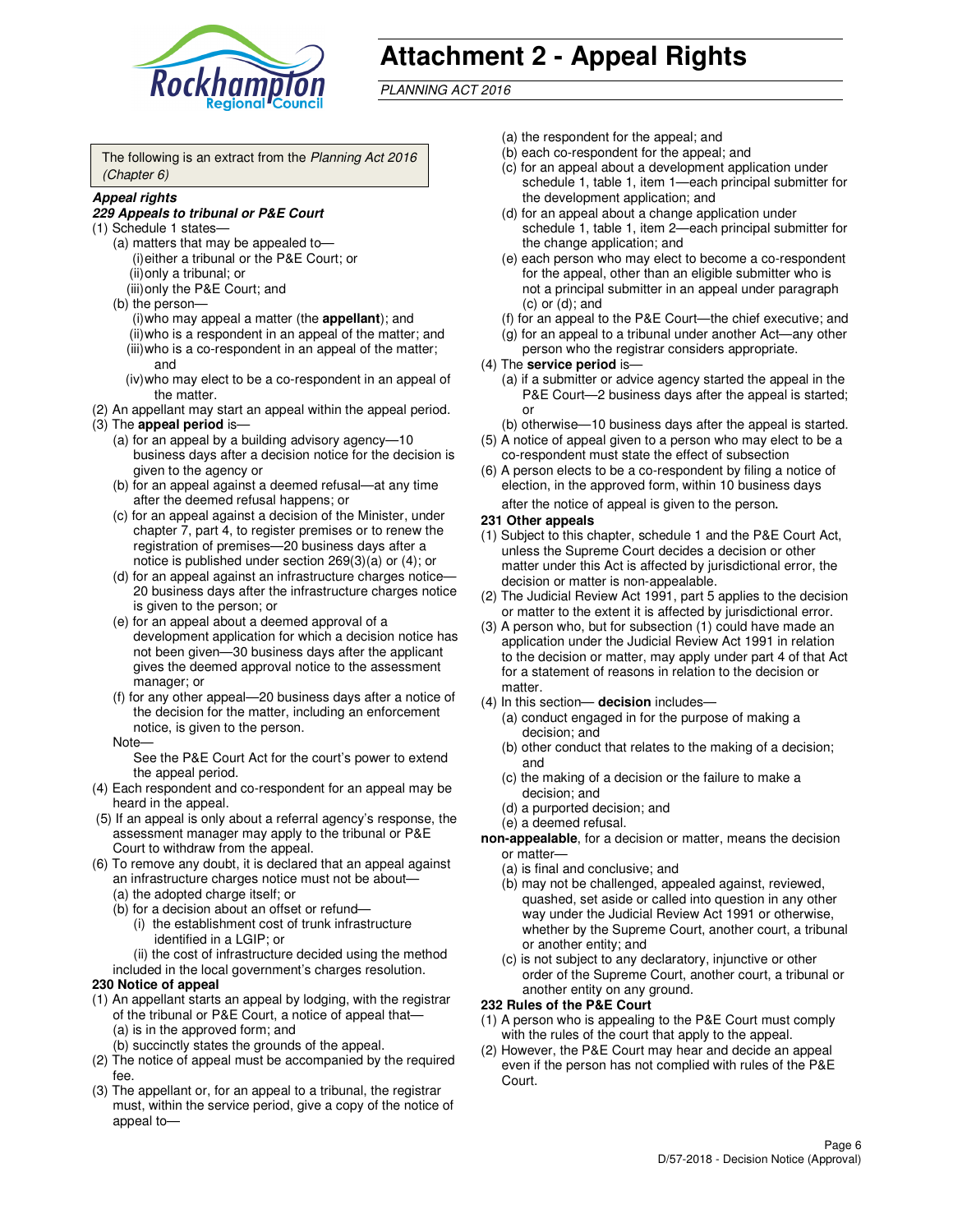

# **Appeal Rights**

PLANNING ACT 2016

# **Schedule 1**

# **Appeals section 229**

#### **1 Appeal rights and parties to appeals**

- (1) Table 1 states the matters that may be appealed to—(a) the P&E court; or (b) a tribunal.
- (2) However, table 1 applies to a tribunal only if the matter involves—
	- (a) the refusal, or deemed refusal of a development application, for—
	- (i) a material change of use for a classified building; or
	- (ii) operational work associated with building work, a retaining wall, or a tennis court; or
	- (b) a provision of a development approval for—
	- (i) a material change of use for a classified building; or
- (ii) operational work associated with building work, a retaining wall, or a tennis court; or
	- (c) if a development permit was applied for—the decision to give a preliminary approval for—
		- (i) a material change of use for a classified building; or
		- (ii) operational work associated with building work, a retaining wall, or a tennis court; or
	- (d) a development condition if—
		- (i) the development approval is only for a material change of use that involves the use of a building classified under the Building Code as a class 2 building; and
		- (ii) the building is, or is proposed to be, not more than 3 storeys; and
		- (iii) the proposed development is for not more than 60 sole-occupancy units; or
	- (e) a decision for, or a deemed refusal of, an extension application for a development approval that is only for a material change of use of a classified building; or
	- (f) a decision for, or a deemed refusal of, a change application for a development approval that is only for a material change of use of a classified building; or
	- (g) a matter under this Act, to the extent the matter relates to—
		- (i) the Building Act, other than a matter under that Act that may or must be decided by the Queensland Building and Construction Commission; or
		- (ii) the Plumbing and Drainage Act, part 4 or 5; or
	- (h) a decision to give an enforcement notice in relation to a matter under paragraphs (a) to (g); or
	- (i) a decision to give an infrastructure charges notice; or
	- (j) the refusal, or deemed refusal, of a conversion application; or
	- (k) a matter that, under another Act, may be appealed to the tribunal; or
	- (l) a matter prescribed by regulation.
- (3) Also, table 1 does not apply to a tribunal if the matter
	- involves—
	- (a) for a matter in subsection  $(2)(a)$  to  $(d)$ 
		- (i) a development approval for which the development application required impact assessment; and
		- (ii) a development approval in relation to which the assessment manager received a properly made submission for the development application; or
	- (b) a provision of a development approval about the identification or inclusion, under a variation approval, of a matter for the development.
- (4) Table 2 states the matters that may be appealed only to the P&E Court.
- (5) Table 3 states the matters that may be appealed only to the tribunal.
- (6) In each table—
	- (a) column 1 states the appellant in the appeal; and
	- (b) column 2 states the respondent in the appeal; and
	- (c) column 3 states the co-respondent (if any) in the appeal; and
	- (d) column 4 states the co-respondents by election (if any) in the appeal.
- $(7)$  If the chief executive receives a notice of appeal under section  $230(3)(f)$ , the chief executive may elect to be a corespondent in the appeal.

| Table 1<br>Appeals to the P&E Court and, for certain matters, to a tribunal                                                                                                                                                                                                                                                                    |                           |                                         |                                                       |  |  |
|------------------------------------------------------------------------------------------------------------------------------------------------------------------------------------------------------------------------------------------------------------------------------------------------------------------------------------------------|---------------------------|-----------------------------------------|-------------------------------------------------------|--|--|
| 1. Development applications<br>An appeal may be made against-<br>(a) the refusal of all or part of the development application; or<br>(b) the deemed refusal of the development application; or<br>(c) a provision of the development approval; or<br>(d) if a development permit was applied for—the decision to give a preliminary approval. |                           |                                         |                                                       |  |  |
| Column 1                                                                                                                                                                                                                                                                                                                                       | Column 2                  | Column 3                                | Column 4                                              |  |  |
| Appellant                                                                                                                                                                                                                                                                                                                                      | Respondent                | Co-respondent                           | Co-respondent by election                             |  |  |
| (if any)<br>$($ if any $)$                                                                                                                                                                                                                                                                                                                     |                           |                                         |                                                       |  |  |
| The applicant                                                                                                                                                                                                                                                                                                                                  | The assessment<br>manager | If the appeal is about<br>a concurrence | 1 A concurrence agency that is<br>not a co-respondent |  |  |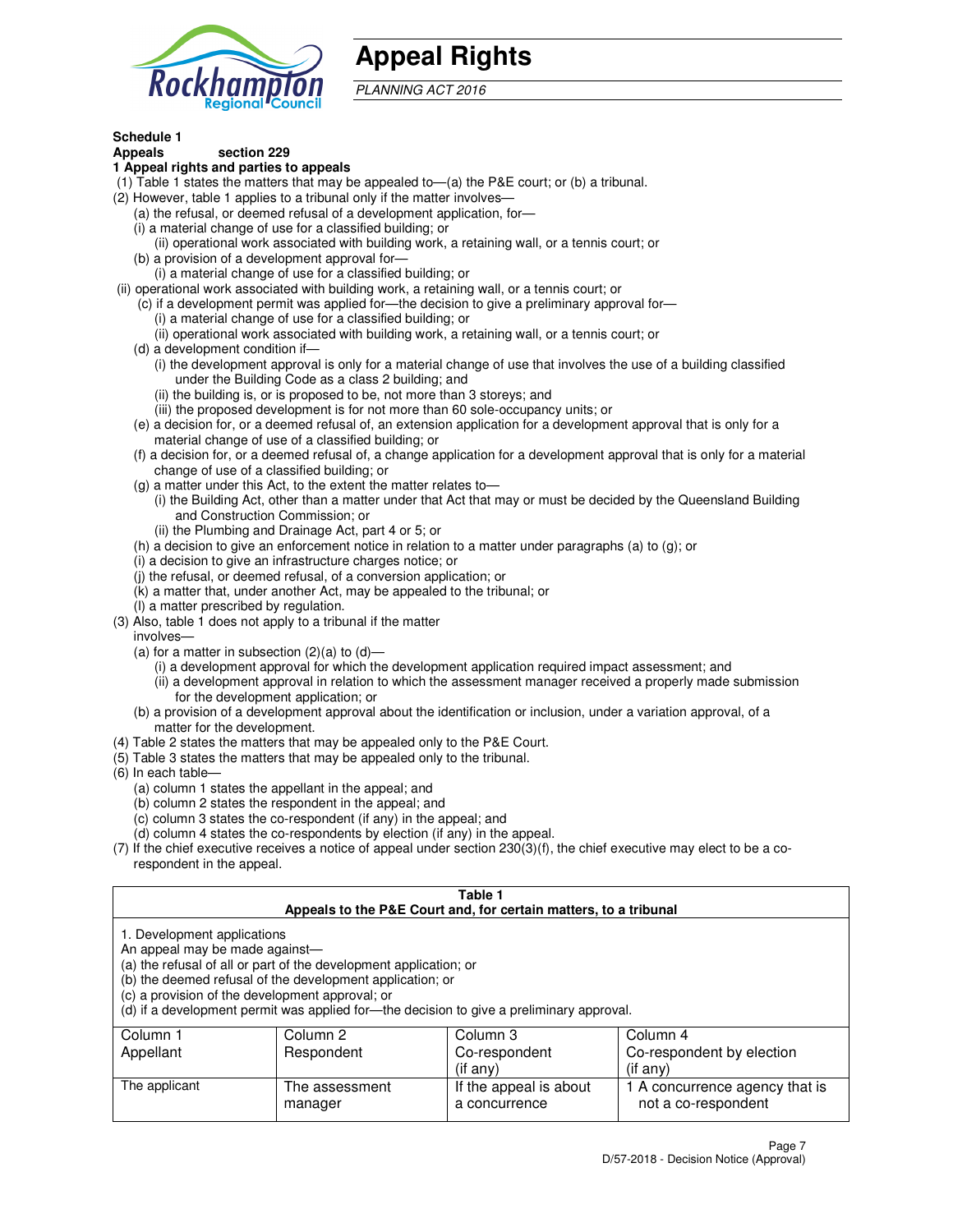| Table 1<br>Appeals to the P&E Court and, for certain matters, to a tribunal                                                                                                                             |                                   |                                                                 |                                                                                                                                                                                                                                                                                                                                                 |  |
|---------------------------------------------------------------------------------------------------------------------------------------------------------------------------------------------------------|-----------------------------------|-----------------------------------------------------------------|-------------------------------------------------------------------------------------------------------------------------------------------------------------------------------------------------------------------------------------------------------------------------------------------------------------------------------------------------|--|
| 2. Change applications                                                                                                                                                                                  |                                   | agency's referral<br>response-the<br>concurrence agency         | 2 If a chosen Assessment<br>manager is the respondent-<br>the prescribed assessment<br>manager<br>3 Any eligible advice agency for<br>the application<br>4 Any eligible submitter for the<br>application                                                                                                                                        |  |
| An appeal may be made against-<br>(b) a deemed refusal of a change application.                                                                                                                         |                                   |                                                                 | (a) a responsible entity's decision for a change application, other than a decision made by the P&E court; or                                                                                                                                                                                                                                   |  |
| Column 1<br>Appellant                                                                                                                                                                                   | Column <sub>2</sub><br>Respondent | Column <sub>3</sub><br>Co-respondent<br>(if any)                | Column 4<br>Co-respondent by election<br>(if any)                                                                                                                                                                                                                                                                                               |  |
| 1 The applicant<br>2 If the responsible<br>entity is the<br>assessment<br>manager-an<br>affected entity that<br>gave a pre-request<br>notice or response<br>notice                                      | The responsible<br>entity         | If an affected entity<br>starts the appeal-the<br>applicant     | 1 A concurrence agency for the<br>development application<br>2 If a chosen assessment<br>manager is the respondent-<br>the prescribed assessment<br>manager<br>3 A private certifier for the<br>development application<br>4 Any eligible advice agency for<br>the change application<br>5 Any eligible submitter for the<br>change application |  |
| 3. Extension applications<br>An appeal may be made against-<br>(a) the assessment manager's decision about an extension application; or<br>(b) a deemed refusal of an extension application.            |                                   |                                                                 |                                                                                                                                                                                                                                                                                                                                                 |  |
| Column 1<br>Appellant                                                                                                                                                                                   | Column <sub>2</sub><br>Respondent | Column <sub>3</sub><br>Co-respondent<br>(if any)                | Column 4<br>Co-respondent by election<br>(if any)                                                                                                                                                                                                                                                                                               |  |
| 1 The applicant<br>1<br>For a matter other<br>2<br>than a deemed<br>refusal of an<br>extension<br>application $-$ a<br>concurrence<br>agency, other than<br>the chief executive,<br>for the application | The assessment<br>manager         | If a concurrence<br>agency starts the<br>appeal - the applicant | If a chosen assessment<br>manager is the respondent $-$ the<br>prescribed assessment manager                                                                                                                                                                                                                                                    |  |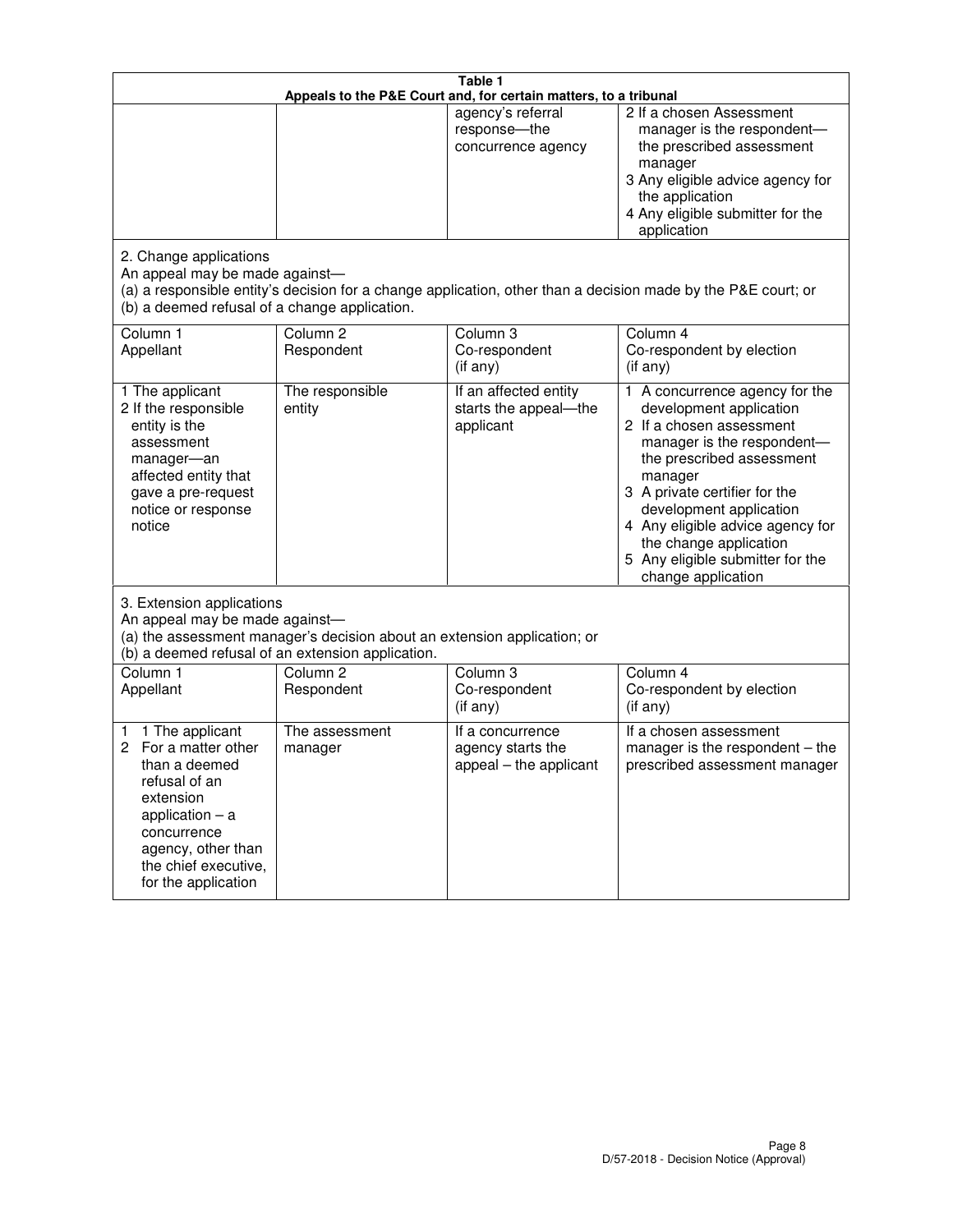#### **Table 1 Appeals to the P&E Court and, for certain matters, to a tribunal**

4. Infrastructure charges notices

An appeal may be made against an infrastructure charges notice on 1 or more of the following grounds

- a) The notice involved an error relating to
	- (i) The application of the relevant adopted charge; or

Examples of errors in applying an adopted charge –

- The incorrect application of gross floor area for a non-residential development
- Applying an incorrect 'use category', under a regulation, to the development
	- (i) The working out of extra demands, for section 120; or
	- (ii) An offset or refund; or
- b) The was no decision about an offset or refund; or
- c) If the infrastructure charges notice states a refund will be given the timing for giving the refund; or
- d) The amount of the charge is so unreasonable that no reasonable relevant local government could have imposed the amount.

| Column 1<br>Appellant                                    | Column 2<br>Respondent                                                    | Column 3<br>Co-respondent<br>$($ if any $)$ | Column 4<br>Co-respondent by election<br>$($ if any $)$ |
|----------------------------------------------------------|---------------------------------------------------------------------------|---------------------------------------------|---------------------------------------------------------|
| The person given the<br>Infrastructure charges<br>notice | The local government<br>that gave the<br>infrastructure charges<br>notice |                                             |                                                         |

5. Conversion applications

An appeal may be made against—

(a) the refusal of a conversion application; or

(b) a deemed refusal of a conversion application.

| Column 1<br>Appellant | Column 2<br>Respondent                                                  | Column 3<br>Co-respondent<br>$($ if any $)$ | Column 4<br>Co-respondent by election<br>$($ if any $)$ |  |
|-----------------------|-------------------------------------------------------------------------|---------------------------------------------|---------------------------------------------------------|--|
| The applicant         | The local government<br>to which the conversion<br>application was made |                                             |                                                         |  |

6. Enforcement notices

An appeal may be made against the decision to give an enforcement notice.

| Column 1<br>Appellant                      | Column 2<br>Respondent       | Column 3<br>Co-respondent<br>$($ if any $)$ | Column 4<br>Co-respondent by election<br>(if any)                                                                                                                          |
|--------------------------------------------|------------------------------|---------------------------------------------|----------------------------------------------------------------------------------------------------------------------------------------------------------------------------|
| The person given the<br>enforcement notice | The enforcement<br>authority |                                             | If the enforcement authority is<br>not the local government for<br>the premises in relation to which<br>the offence is alleged to have<br>happened-the local<br>government |

#### **Table 2 Appeals to the P&E Court only**

1. Appeals from tribunal

An appeal may be made against a decision of a tribunal, other than a decision under

section 252, on the ground of—

(a) an error or mistake in law on the part of the tribunal; or

(b) jurisdictional error.

| Column 1<br>Appellant                             | Column 2<br>Respondent                                    | Column 3<br>Co-respondent<br>(if any) | Column 4<br>Co-respondent by election<br>(if any) |
|---------------------------------------------------|-----------------------------------------------------------|---------------------------------------|---------------------------------------------------|
| A party to the<br>proceedings for the<br>decision | The other party to the<br>proceedings for the<br>decision | $\overline{\phantom{a}}$              |                                                   |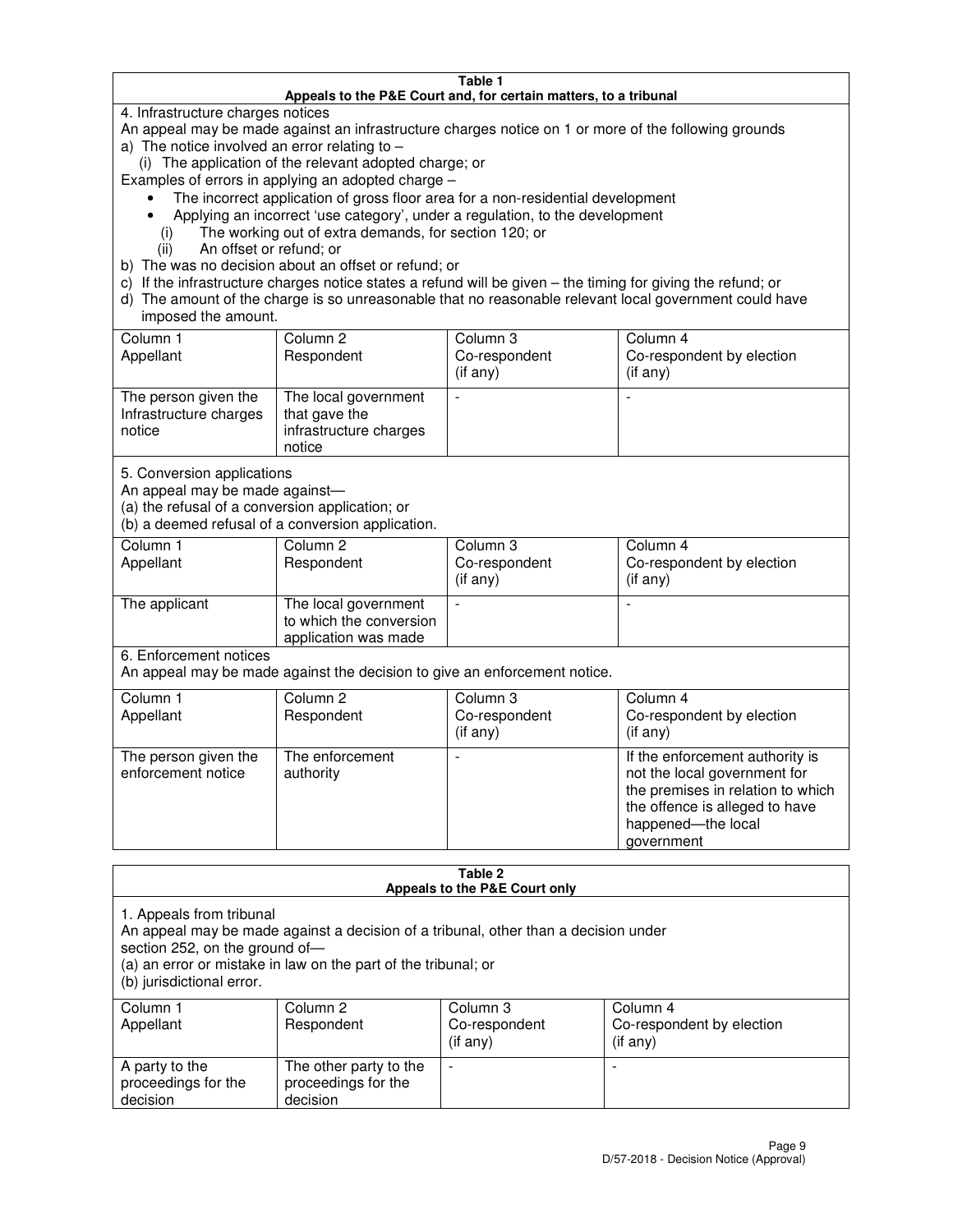#### **Table 2 Appeals to the P&E Court only**

2. Eligible submitter appeals

An appeal may be made against the decision to give a development approval, or an approval for a change application, to the extent that the decision relates to—

(a) any part of the development application for the development approval that required impact assessment; or (b) a variation request.

| Column 1<br>Appellant                                                                                                                                                                                                                                                                                                                                                                                              | Column 2<br>Respondent                                                                                                     | Column 3<br>Co-respondent<br>$($ if any $)$                                                                             | Column 4<br>Co-respondent by election<br>$(if$ any)  |  |
|--------------------------------------------------------------------------------------------------------------------------------------------------------------------------------------------------------------------------------------------------------------------------------------------------------------------------------------------------------------------------------------------------------------------|----------------------------------------------------------------------------------------------------------------------------|-------------------------------------------------------------------------------------------------------------------------|------------------------------------------------------|--|
| 1 For a development<br>application-an<br>eligible submitter for<br>the development<br>application<br>2 For a change<br>application-an<br>eligible submitter for<br>the change<br>application                                                                                                                                                                                                                       | 1 For a development<br>application-the<br>assessment<br>manager<br>2 For a change<br>application-the<br>responsible entity | 1 The applicant<br>2 If the appeal is<br>about a concurrence<br>agency's referral<br>response-the<br>concurrence agency | Another eligible<br>submitter for the<br>application |  |
| 3. Eligible submitter and eligible advice agency appeals<br>An appeal may be made against a provision of a development approval, or failure to<br>include a provision in the development approval, to the extent the matter relates to-<br>(a) any part of the development application or the change application, for the development approval, that<br>required impact assessment; or<br>(b) a variation request. |                                                                                                                            |                                                                                                                         |                                                      |  |
| Column 1<br>Appellant                                                                                                                                                                                                                                                                                                                                                                                              | Column <sub>2</sub><br>Respondent                                                                                          | Column 3<br>Co-respondent<br>(if any)                                                                                   | Column 4<br>Co-respondent by election<br>(if any)    |  |

| . .                                                                                                                                                                                                                                                                                           |                                                                                                                               | (if any)                                                                                                                 | (if any)                                          |
|-----------------------------------------------------------------------------------------------------------------------------------------------------------------------------------------------------------------------------------------------------------------------------------------------|-------------------------------------------------------------------------------------------------------------------------------|--------------------------------------------------------------------------------------------------------------------------|---------------------------------------------------|
| 1 For a development<br>application-an<br>eligible submitter for<br>the development<br>application<br>2 For a change<br>application-an<br>eligible submitter for<br>the change<br>application<br>3 An eligible advice<br>agency for the<br>development<br>application or<br>change application | 1 For a development<br>application----the<br>assessment<br>manager<br>2 For a change<br>application-the<br>responsible entity | 1 The applicant<br>2 If the appeal is<br>about a concurrence<br>agency's referral<br>response--the<br>concurrence agency | Another eligible submitter for the<br>application |
|                                                                                                                                                                                                                                                                                               |                                                                                                                               |                                                                                                                          |                                                   |

4. Compensation claims

An appeal may be made against—

(a) a decision under section 32 about a compensation claim; or

(b) a decision under section 265 about a claim for compensation; or

(c) a deemed refusal of a claim under paragraph (a) or (b).

| Column 1<br>Appellant                      | Column 2<br>Respondent                                 | Column 3<br>Co-respondent<br>(if any) | Column 4<br>Co-respondent by election<br>$($ if any $)$ |
|--------------------------------------------|--------------------------------------------------------|---------------------------------------|---------------------------------------------------------|
| A person dissatisfied<br>with the decision | The local<br>government to which<br>the claim was made | -                                     |                                                         |
| 5. Registered premises                     |                                                        |                                       |                                                         |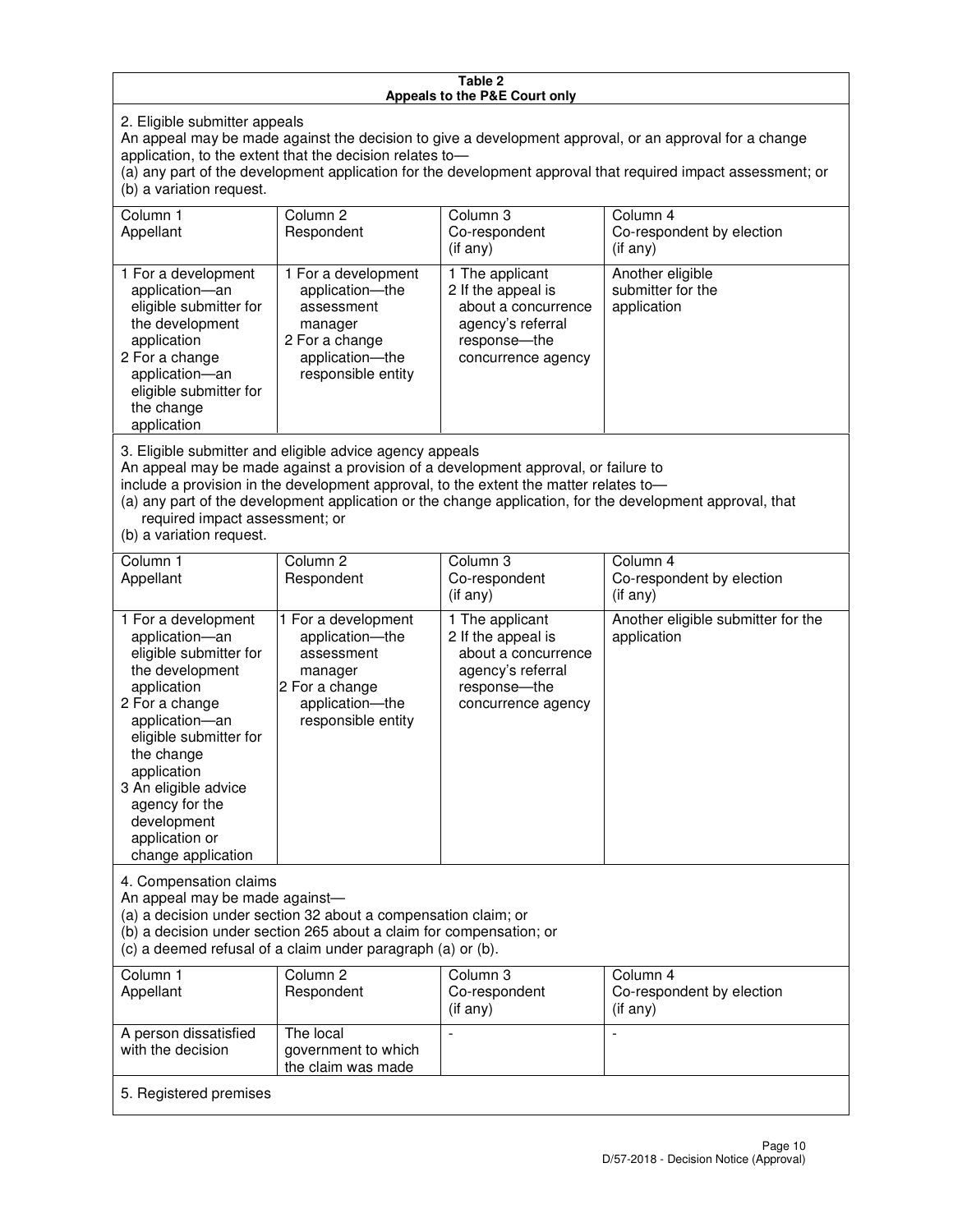| Table 2<br>Appeals to the P&E Court only                                                                                                                                                                                                                                                                             |                                   |                                                  |                                                                                                                                                                             |  |
|----------------------------------------------------------------------------------------------------------------------------------------------------------------------------------------------------------------------------------------------------------------------------------------------------------------------|-----------------------------------|--------------------------------------------------|-----------------------------------------------------------------------------------------------------------------------------------------------------------------------------|--|
| An appeal may be made against a decision of the Minister under chapter 7, part 4.                                                                                                                                                                                                                                    |                                   |                                                  |                                                                                                                                                                             |  |
|                                                                                                                                                                                                                                                                                                                      |                                   |                                                  |                                                                                                                                                                             |  |
| Column 1<br>Appellant                                                                                                                                                                                                                                                                                                | Column <sub>2</sub><br>Respondent | Column <sub>3</sub><br>Co-respondent<br>(if any) | Column <sub>4</sub><br>Co-respondent by election<br>(if any)                                                                                                                |  |
| 1 A person given a<br>decision notice about<br>the decision<br>2 If the decision is to<br>register premises or<br>renew the<br>registration of<br>premises-an owner<br>or occupier of<br>premises in the<br>affected area for the<br>registered premises<br>who is dissatisfied<br>with the decision                 | <b>The Minister</b>               |                                                  | If an owner or occupier starts the<br>appeal – the owner of the<br>registered premises                                                                                      |  |
| 6. Local laws<br>An appeal may be made against a decision of a local government, or conditions applied,<br>under a local law about-<br>(a) the use of premises, other than a use that is the natural and ordinary consequence of prohibited<br>development; or<br>(b) the erection of a building or other structure. |                                   |                                                  |                                                                                                                                                                             |  |
| Column 1<br>Appellant                                                                                                                                                                                                                                                                                                | Column <sub>2</sub><br>Respondent | Column 3<br>Co-respondent<br>(if any)            | Column $\overline{4}$<br>Co-respondent by election<br>(if any)                                                                                                              |  |
| A person who-<br>(a) applied for the<br>decision; and<br>(b) is dissatisfied with<br>the decision or<br>conditions.                                                                                                                                                                                                  | The local government              |                                                  |                                                                                                                                                                             |  |
| Table 3                                                                                                                                                                                                                                                                                                              |                                   |                                                  |                                                                                                                                                                             |  |
| Appeals to the tribunal only<br>1. Building advisory agency appeals<br>An appeal may be made against giving a development approval for building work to the extent the building<br>work required code assessment against the building assessment provisions.                                                         |                                   |                                                  |                                                                                                                                                                             |  |
| Column 1<br>Appellant                                                                                                                                                                                                                                                                                                | Column <sub>2</sub><br>Respondent | Column 3<br>Co-respondent<br>(if any)            | Column 4<br>Co-respondent by election<br>(if any)                                                                                                                           |  |
| A building advisory<br>agency for the<br>development application<br>related to the approval                                                                                                                                                                                                                          | The assessment<br>manager         | The applicant                                    | 1 A concurrence agency for the<br>development application<br>related to the approval<br>2 A private certifier for the<br>development application<br>related to the approval |  |
| 3. Certain decisions under the Building Act and the Plumbing and Drainage Act<br>An appeal may be made against a decision under-<br>(a) the Building Act, other than a decision made by the Queensland Building and Construction Commission; or<br>(b) the Plumbing and Drainage Act, part 4 or 5.                   |                                   |                                                  |                                                                                                                                                                             |  |
| Column 1<br>Appellant                                                                                                                                                                                                                                                                                                | Column <sub>2</sub><br>Respondent | Column 3<br>Co-respondent<br>(if any)            | Column 4<br>Co-respondent by election<br>(if any)                                                                                                                           |  |